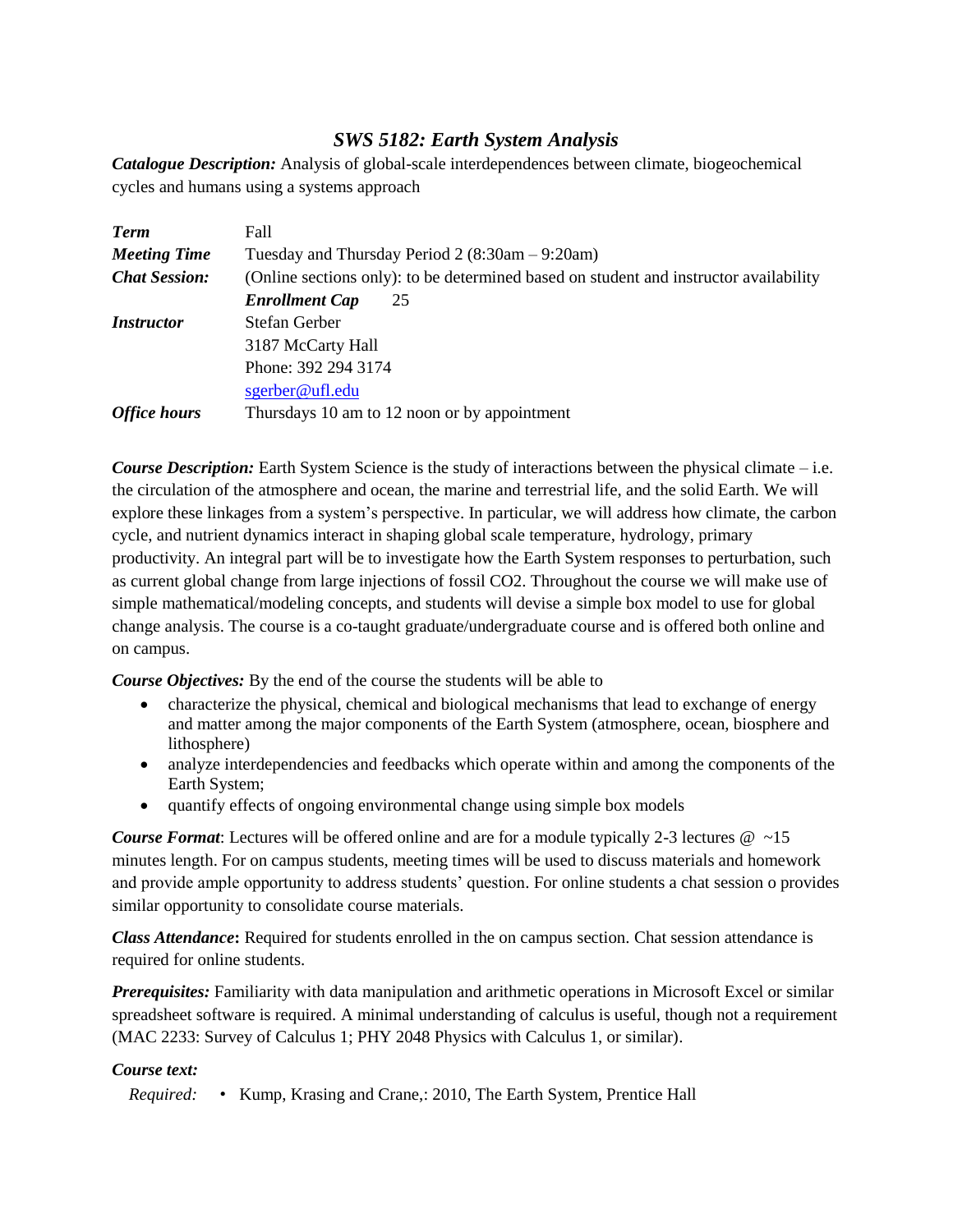- Selected scientific publications (pdfs provided through course reserves)
- *Optional* Bloom A: 2010, Global Climate Change, Convergence of Disciplines, Sinauer
	- Jacobson M.C. et al., 2000, Earth System Science from Biogeochemical Cycles to Global Change

### *Course outline*

### *Course outline*

| $\boldsymbol{W}$       | <b>Topic</b>                                                                | Reading                                                                                    | <b>Assignments</b>                                                                                                                                                                            |  |  |
|------------------------|-----------------------------------------------------------------------------|--------------------------------------------------------------------------------------------|-----------------------------------------------------------------------------------------------------------------------------------------------------------------------------------------------|--|--|
| $\mathbf{1}$           | Learning objectives, introduction                                           | Crutzen and Stoermer, 2000                                                                 | System analysis of the global                                                                                                                                                                 |  |  |
| $2-$<br>3              | into system analysis<br>Radiative balance of the Earth,<br>greenhouse gases | Chapter<br>Introduction, IPCC WG1<br>summary of policymakers<br>Chapter 3<br>Crowley, 2000 | water cycle<br>Planetary energy balance<br>Analysis of climate sensitivity<br>from Data                                                                                                       |  |  |
| $3-$<br>$\overline{4}$ | <b>Atmospheric Dynamics</b>                                                 | Kottek et al., 2006<br>Chapter 4                                                           | Discuss Daily Weather Chart<br>Global circulation and<br>vegetation patterns                                                                                                                  |  |  |
| $4-$<br>5              | Ocean Circulation and Energy<br><b>Budget</b>                               | Rahmstorf et al., 2006,<br>Chapter 5                                                       | Set up Earth system model<br>Lag in the climate system                                                                                                                                        |  |  |
| 6                      | <b>Past Climate Changes</b>                                                 | Chapter 12 and 14                                                                          | Presentation: Pick a paleo<br>archive and discuss past climate                                                                                                                                |  |  |
| $7-$<br>8              | Ocean-atmosphere carbon<br>balance                                          | Chapter 15<br>Chapter 8 in Sarmiento and<br>Gruber                                         | Add ocean carbon cycle to your<br>Earth system model<br>Atmospheric CO2 in a<br><b>Strangelove Ocean</b><br>Greenhouse gas levels from<br>emissions and after depletion of<br>all fossil fuel |  |  |
| $9-$<br>10             | Terrestrial biogeochemistry                                                 | Luo et al., 2007                                                                           | Account for land carbon cycle in<br>your Earth System Model<br>Climate mitigation potential of<br>vegetation and soils                                                                        |  |  |
| 11<br>12               | Earth System feedback analysis                                              | Friedlingstein et al., 2006<br>Chapter 2                                                   | Quantify carbon cycle climate<br>feedback in Earth system models                                                                                                                              |  |  |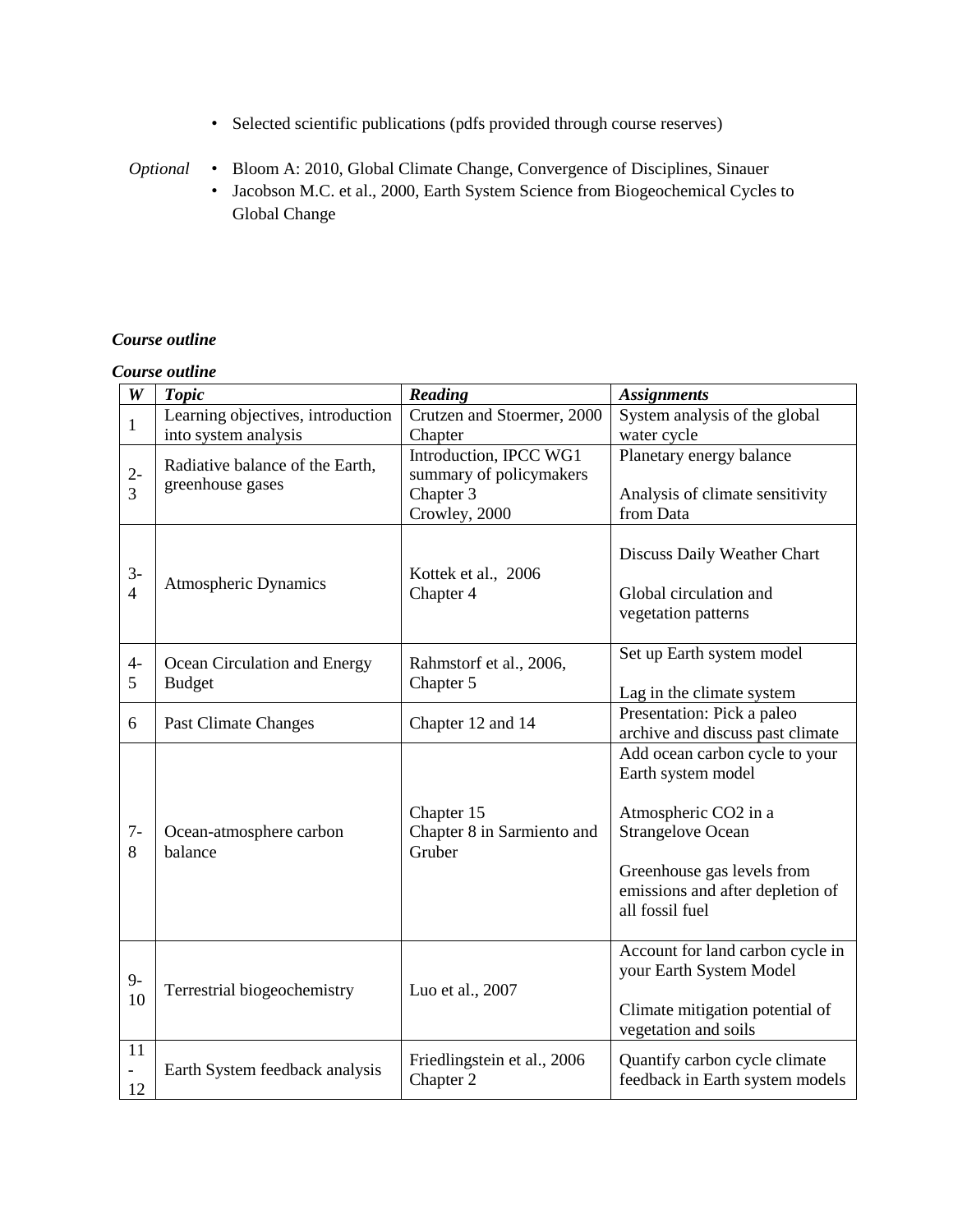| 13<br>14 | The fate of anthropogenic<br>greenhouse gases | Archer et al., 2006, Revisit<br>Chapter 15 | Effect of Holocene coral reef<br>buildup |  |  |
|----------|-----------------------------------------------|--------------------------------------------|------------------------------------------|--|--|
| 14       | Recap, Q&A                                    |                                            |                                          |  |  |
| 15       |                                               |                                            |                                          |  |  |
|          | Oral presentations                            |                                            |                                          |  |  |
| 16       |                                               |                                            |                                          |  |  |

*Expectation and Evaluation:* During the course, students will devise a simple Excel-based Earth System model that will gradually increase in complexity. Model development and application will be an integral part of assignments in which students write short reports on their progress in model developments and their findings. All reading homework and assignments are expected to be completed in a timely manner. All assignments will be graded and are a vital part of your final grade. Short quizzes will be on topics covered in the course and reading assignments. In addition students use the Earth system model they developed during the course and investigate a particular aspect. This could be a) scenario explorations b) parameter uncertainty quantification c) adding/refining a component, etc. Projects and assignments are expected to be completed in time and papers will not be accepted after 5:00 pm on the due date.

*Grading System:* See table for grade points - letter grade conversion. For information on current UF policies for assigning grade points, see *<https://catalog.ufl.edu/ugrad/current/regulations/info/grades.aspx>*

| $\mathbf{A}$ | $A^-$     | $B+$      | B           | D-        |           |           | ∪-        | $\mathbf{D}+$<br>$\overline{\phantom{0}}$ | IJ       | D-        | $\bf{E}$  |
|--------------|-----------|-----------|-------------|-----------|-----------|-----------|-----------|-------------------------------------------|----------|-----------|-----------|
| $\geq 95$    | $\geq 90$ | $\geq 85$ | $_{\geq}80$ | $\leq$ /2 | $\geq 70$ | $\geq 65$ | $\geq 60$ | ≥55                                       | $\geq$ 0 | $\geq 45$ | $\leq$ 45 |

| <b>Test Format</b>    | Weight $(\% )$ |
|-----------------------|----------------|
| <b>Short Quizzes</b>  |                |
| Assignments           |                |
| Project               |                |
| Reflective Discussion |                |

*Class Demeanor and Etiquette:* Students are expected to be considerate and respectful towards fellow students, teaching assistants, instructors, and guest lecturers. This includes a behavior that is not disruptive to class such as punctual attendance, the silencing of cell phones and similar electronic devices, and avoiding private conversations.

# *Online Course Evaluation Process*

Student assessment of instruction is an important part of efforts to improve teaching and learning. At the end of the semester, students are expected to provide feedback on the quality of instruction in this course using a standard set of university and college criteria. These evaluations are conducted online at [https://evaluations.ufl.edu.](https://evaluations.ufl.edu/) Evaluations are typically open for students to complete during the last two or three weeks of the semester; students will be notified of the specific times when they are open. Summary results of these assessments are available to students at<https://evaluations.ufl.edu/results>

### *Class Attendance*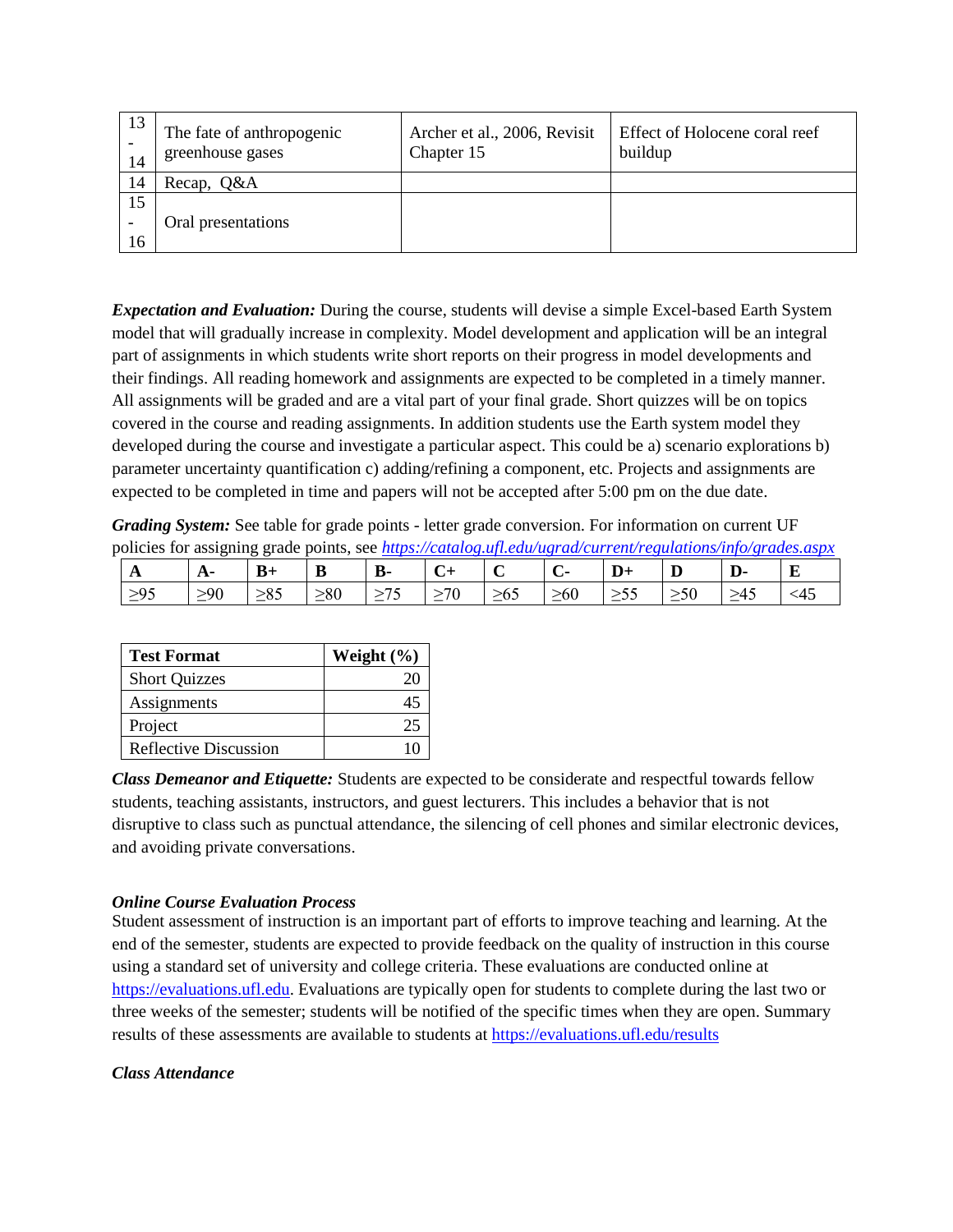Class attendance is highly recommended. I understand, we are all busy and 100% may not always be possible. Omitting substantial portions  $(>10\%)$  of the class will hamper the student's ability to complete the required homework and project in a satisfactory manner and will thus affect the grade. It is the student's responsibility to maintain satisfactory academic performance and attendance. Neither the Instructor nor the TA are required to cover missed materials with a student if the absence is unexcused.

### *Class Demeanor and Etiquette*

Students are expected to be considerate and respectful towards fellow students, teaching assistants, instructors, and guest lecturers. This includes a behavior that is not disruptive to class such as punctual attendance, the silencing of cell phones and similar electronic devices, and avoiding private conversations.

### *Academic Honesty*

As a student at the University of Florida, you have committed yourself to uphold the Honor Code, which includes the following pledge: "*We, the members of the University of Florida community, pledge to hold ourselves and our peers to the highest standards of honesty and integrity."* You are expected to exhibit behavior consistent with this commitment to the UF academic community, and on all work submitted for credit at the University of Florida, the following pledge is either required or implied: *"On my honor, I have neither given nor received unauthorized aid in doing this assignment*."

It is assumed that you will complete all work independently in each course unless the instructor provides explicit permission for you to collaborate on course tasks (e.g. assignments, papers, quizzes, exams). Furthermore, as part of your obligation to uphold the Honor Code, you should report any condition that facilitates academic misconduct to appropriate personnel. It is your individual responsibility to know and comply with all university policies and procedures regarding academic integrity and the Student Honor Code. Violations of the Honor Code at the University of Florida will not be tolerated. Violations will be reported to the Dean of Students Office for consideration of disciplinary action. For more information regarding the Student Honor Code, please see: [http://www.dso.ufl.edu/sccr/process/student-conduct](http://www.dso.ufl.edu/sccr/process/student-conduct-honor-code)[honor-code.](http://www.dso.ufl.edu/sccr/process/student-conduct-honor-code)

# *Software Use*

All faculty, staff and students of the university are required and expected to obey the laws and legal agreements governing software use. Failure to do so can lead to monetary damages and/or criminal penalties for the individual violator. Because such violations are also against university policies and rules, disciplinary action will be taken as appropriate.

# *Campus Helping Resources*

Students experiencing crises or personal problems that interfere with their general well-being are encouraged to utilize the university's counseling resources. The Counseling & Wellness Center provides confidential counseling services at no cost for currently enrolled students. Resources are available on campus for students having personal problems or lacking clear career or academic goals, which interfere with their academic performance.

University Counseling & Wellness Center, 3190 Radio Road, 352-392-1575, www.counseling.ufl.edu/cwc/ Counseling Services